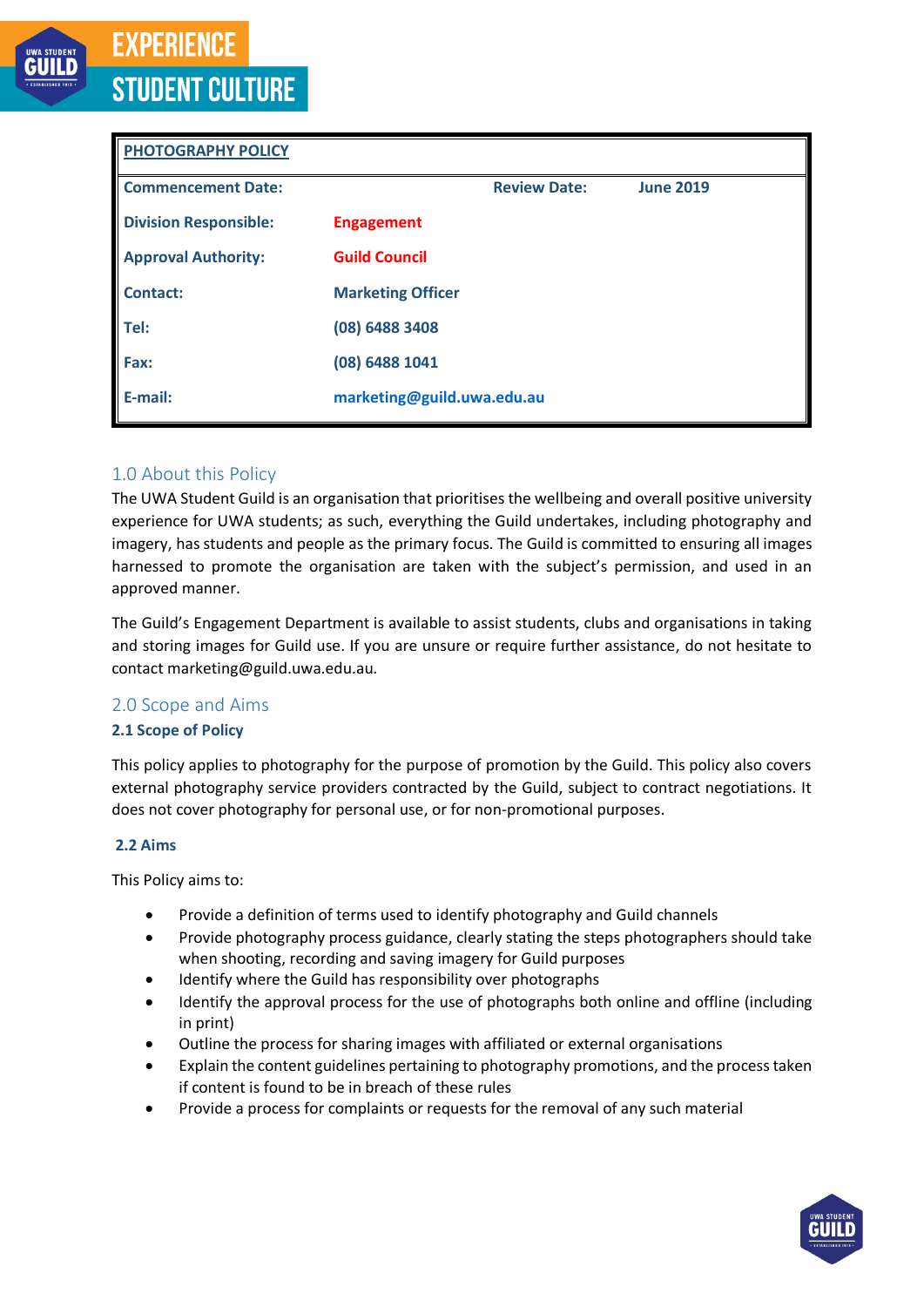# 3.0 Definitions

# **3.1 Definition of "photography"**

For the purposes of this policy, 'photography' refers to both digital and printed form and includes but is not limited to:

• A picture or video made using a digital or film camera, phone camera, or disposable or polaroid camera

# **3.2 Definition of "promotion"**

- For the purposes of this policy, 'promotions' can be produced in both digital and printed form, and include but are not limited to: All pages or accounts held or run by the Guild and Guild student departments across all social media platforms, including Facebook, Instagram, Twitter, Youtube, Google + and Snapchat
- Allsubmissions and advertisements in digital newsletters produced by the Guild, including Guild Weekly, The Post and International Student Insider
- All promotional T-shirts, clothing and products created by the Guild for the organisation, Guildaffiliated clubs, faculty societies and departments
- All submissions and advertisements in Guild publications including the annual student diary, Pelican, Damsel, Postscript, Prosh, Lighthouse and Annual Reports.
- All content and advertisements featured on the UWA Student Guild website, or other affiliated websites including Pelican.
- All events and event artwork detailed in the Events Calendar on the UWA Student Guild website
- All jobs and job descriptions details o[n www.volunteering.guild.uwa.edu.au](http://www.volunteering.guild.uwa.edu.au/)
- All posters, printed material, and/or digital material produced by the Guild for distribution or displayed in the Guild Village area, including banners, flyers, posters for events and Christmas cards.

## **3.3 Definition of "displayed"**

For the purposes of this policy, 'displayed' can refer to promotions and publications (in both the digital and printed form) including but not limited to those which:

- Feature visible or readable text, imagery, artwork, symbols or a combination of all four
- Can be seen by more than just the content's creator

## **3.4 Definition of 'public events'**

For the purposes of this policy, 'public events' refer to any events where the event is created and open to the public. This includes but is not limited to: Festivals, exhibitions, fairs, cause-related, fundraising and leisure activities such as parties, quiz nights, and alike.

## **3.5 Definition of "close up photography"**

For the purpose of this policy, "close up photography", refers to a photograph or video taken at close range or with a long focal-length lens, including but not limited to:

• Where the majority of an image is filled by the entire frame of a person's face, or;

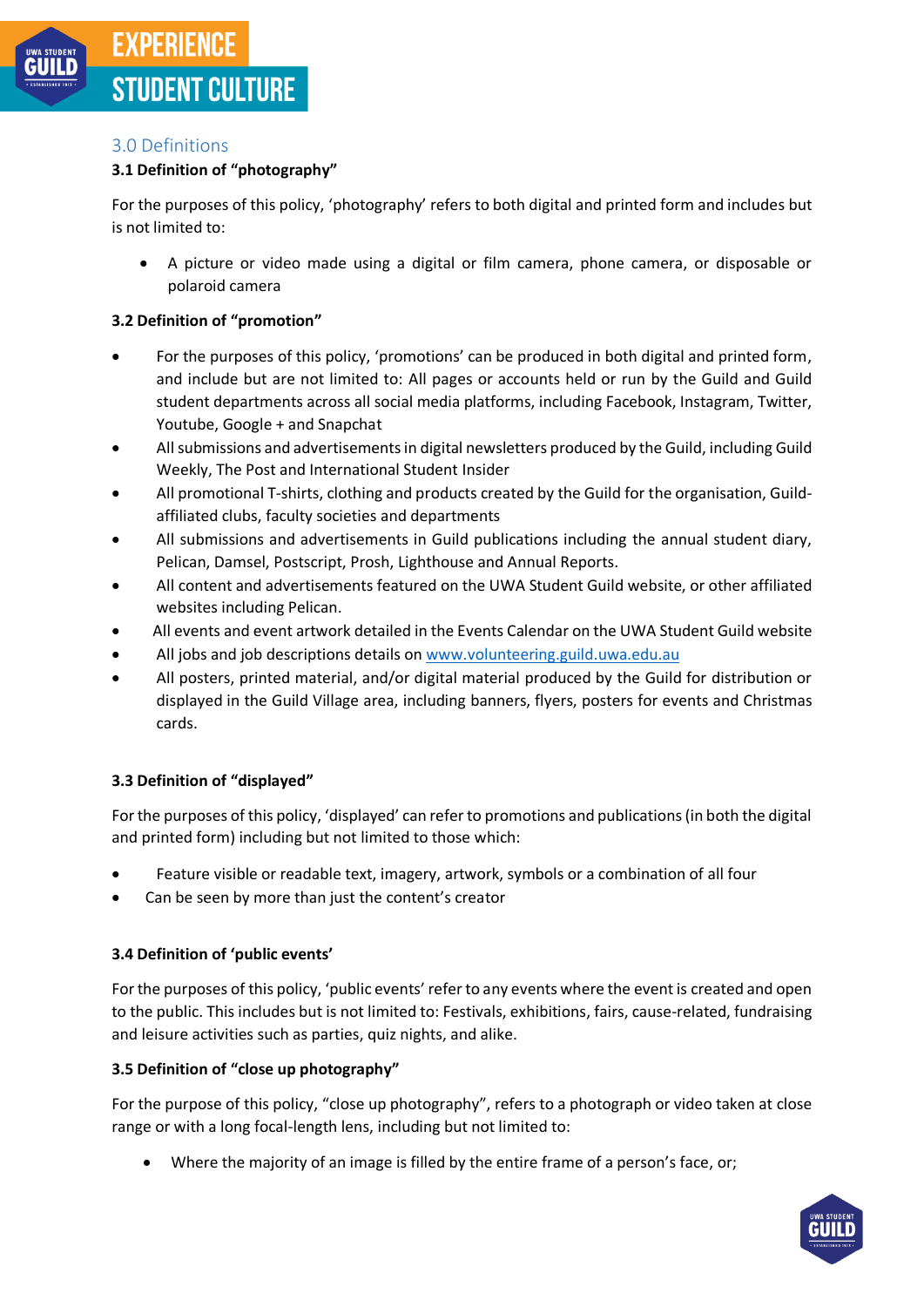

An intimate view or presentation of a person (or part of a person), such that the person could potentially be identified

#### 4.0 Photography Procedure

#### **4.1 Taking Images and Video**

**4.1.1 At staged shoots:** Everyone photographed or filmed as part of a UWA Student Guild organised shoot is required to sign a talent release form, including staff and student representatives.

**4.1.2 Of minors:** If there are children or teenagers (under 18) photographed or filmed, then a talent release form needs to be signed by their parent or guardian.

**4.1.3 At events:** If photos or videos are being taken at a public event, such as Open Day, no talent release forms are required as there is an understanding that if you attend a public event, you may be photographed or filmed.

> 4.1.3a If attendees are asked to "pose" for a shoot or the photographer/videographer takes a close-up shot, the Guild should identify themselves and ensure that everyone captured has:

> 1) signed a talent release form or given their verbal consent (for images with more than 3 people as the subject), and

> 2) been informed what the images/video will/may be used for prior to being photographed.

#### **4.2 Notice of photography on event promotions**

All posters and social media events must have the following statement included on them or in the event description:

*Please note: this event will be photographed, and all imagery from the event may be used for social media or promotional purposes. View the policy on our website for more information.*

Individual Release Form: [Guild Talent Release Form](https://www.uwastudentguild.com/assets/downloads/policies/guild-talent-release-form_v2.docx)

Group Release Form[: Guild Group Talent Release Form](https://www.uwastuentguild.com/assets/downloads/policies/guild-group-talent-release-form_v2.docx)

#### **4.3 Hiring External Photographers**

If photography for an event or staged shoot is to be done by an external service provider or contractor, a copy of the Guild Photography Contract and/or a copy of this policy must be provided and returned with a signature prior to engaging their services, detailing the expectations and requirements of both the Guild and the photographer.

#### 5.0 Saving Files

All images and videos are to be saved to the Guild's Student Services Shared Drive and placed in a new folder within 5 days of the shoot (or as soon as possible). No images may be stored on personal devices. Any talent release forms which correlate to the shoot should also be saved into a subfolder alongside the images marked 'Legal'; the original signed physical copies are to be kept on file.

## 6.0 Displaying Images via the Guild

**6.1 When approval IS NOT required:**

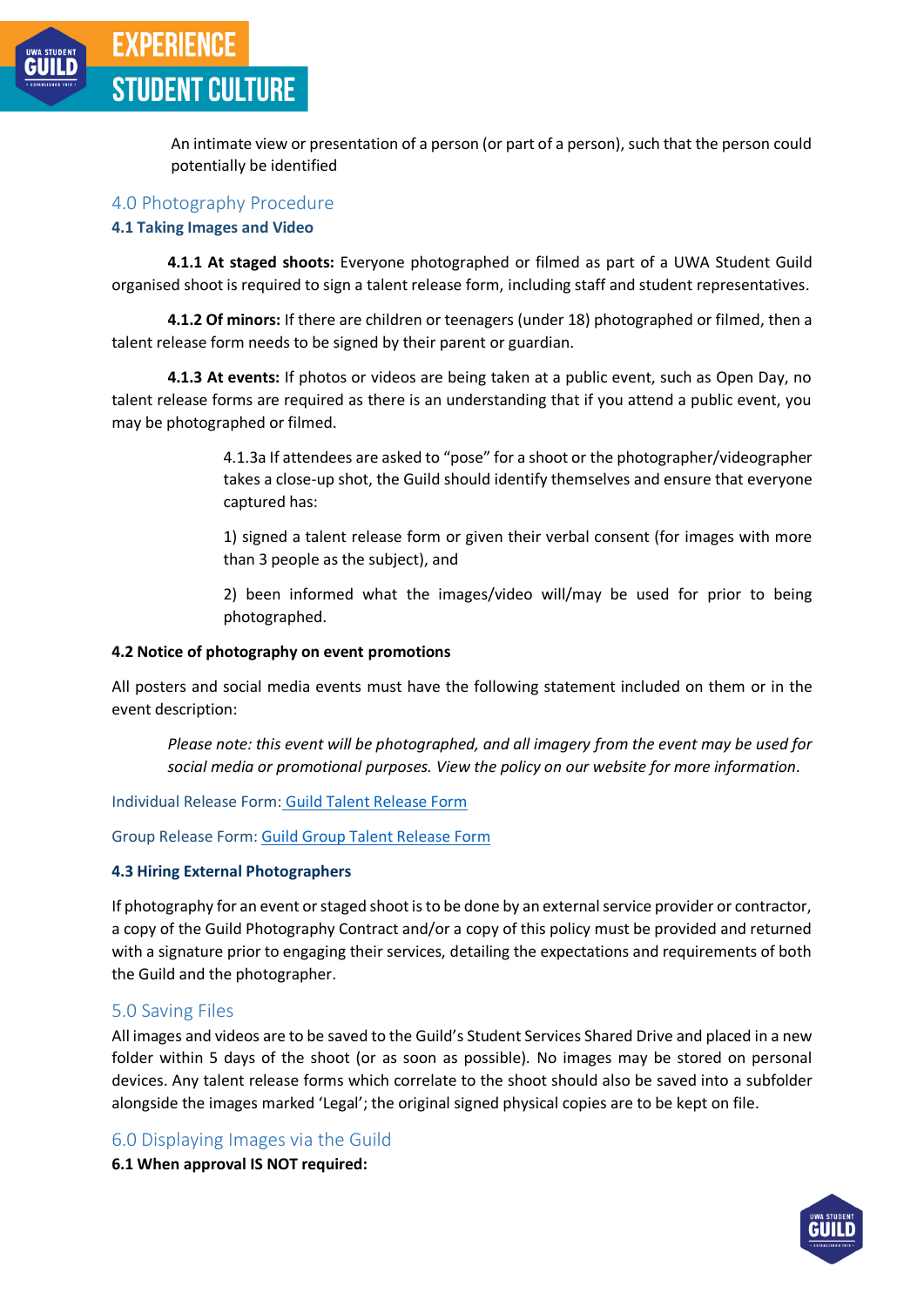Images that have followed the process outlined in Sections 4 and 5 above can be used in all Guild promotions and publications relating to the event or initiative in question (for example, an ODAY image in an ODAY brochure or ODAY social media post) without approval from the Marketing Officer or Human Resources Director, as this is considered to be using the images as intended.

## **6.2 When approval IS required:**

Images from organised photoshoots or posed images which are to be used to promote initiatives outside of their intended fashion (for example, an ODAY image for a Christmas card, or a smiling student picture for an Annual Report) then the correlating photo release form will have to be confirmed to be on file and completed in their entirety before being approved for publication by the Marketing Officer and the Human Resources Director.

# 7.0 Sharing images with affiliated or external organisations

If permission is granted by the subjects in the photo (via the talent release form) the Guild may supply copies of the images to an affiliated or external organisation. When sharing images, the Guild must supply watermarked images, and stipulate that credit be given to the Guild where possible (i.e. tagging the Guild on social media, or crediting the Guild in image descriptions).

A record of correspondence from sharing images to external organisations (i.e. emails) must be kept on file by the sender.

# **7.1 Watermarking images**

Images supplied to external organisations should be watermarked in the bottom left corner, with a white Guild logo at 70% transparency. The logo should be spaced on all sides in keeping with the Guild brand guidelines.

# 8.0 Photography Content

The people and actions featured in any form of Guild photography must not be illegal (at State Government or national level); be in breach of the University By-laws or Charter of Rights; or outside of the Guild's Rules and Regulations. For example, photography and video taken by the Guild **cannot** feature:

- smoking on UWA property
- underage drinking
- violence
- abuse
- alcohol brands (except in the case of The UWA Tavern)
- the destruction of property

# 9.0 Complaints Procedure

Despite the approval process outlined 4.1, it is possible a member of the University community or broader community may take offence at their image appearing on Guild publications or promotional